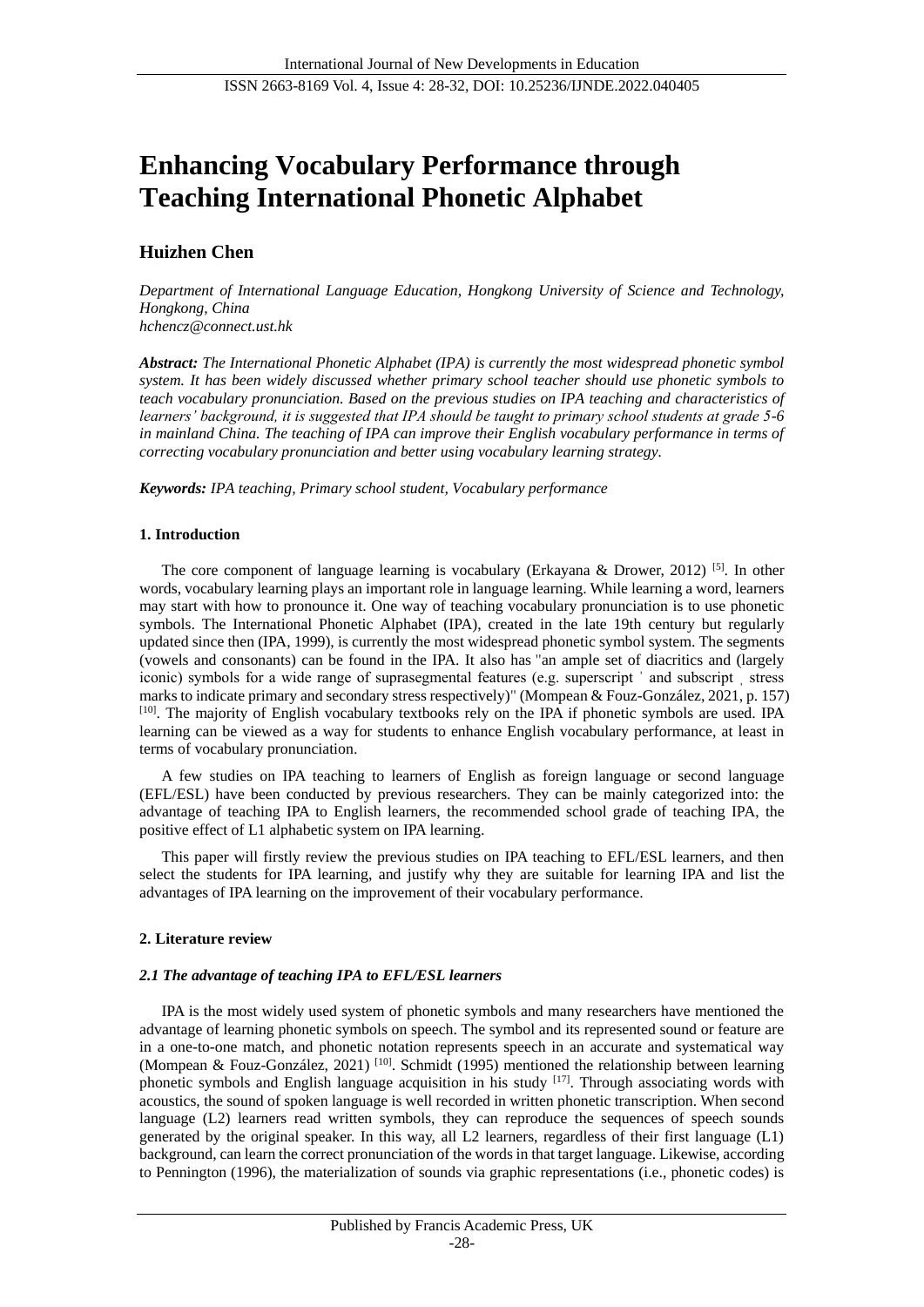a useful resource to help L2 learners to improve the quality of their pronunciation [13]. Atkielski (2005) further mentioned that phonetic symbol is an exact representation of spoken English in a written record without ambiguity, redundancy or omission <sup>[1]</sup>. After studying IPA teaching in the classes of experienced ESL teachers, he found that IPA teaching is easy to teach once ESL teachers have received some training and using IPA can help teach concepts that are related to the spoken language, thereby saving much time. Besides, Rajab (2013) also found that teaching IPA in the EFL classroom has many advantages [16]. EFL students can improve their awareness of English Language sound features by visualizing codes that represent words as sounds.

In addition to speech, there are also some advantages of IPA in other aspects of L2 learning. Rajab (2013) conducted his study on teaching IPA code among 169 Saudi EFL students  $[16]$ . One of the advantages is that students enhance their learning autonomy by looking up words and their corresponding pronunciations in the dictionaries. Jiang and Smith (2009) also conducted a survey on the strategy use of Chinese learners in memorizing English vocabulary  $\left[7\right]$ . IPA greatly facilitates some Chinese learners in the memorization of vocabulary.

### *2.2 The recommended school grade of teaching IPA*

As recommended by some researchers, EFL learners in primary school should start to learn IPA. Qadir and Rizwan (2020) studied Sindhi secondary school students in Pakistan, finding that learners who have learnt IPA symbols in private school scored better in the test of listening comprehension and spelling command, compared with learners who are unaware of IPA Symbols [14]. Therefore, it is recommended that IPA should be taught in primary school. More specifically, Maskara (2013) suggested that IPA should be taught to higher grades of primary school in the Indian educational system [11]. In the lower level of primary school, teachers should employ the rhymes, story, audio, and video of native speakers to teach children proper pronunciation, which inspire children to imitate native speakers' pronunciation. In addition, teachers should introduce the IPA learning at 8th grade, which is the highest grade in primary school in India. Likewise, Lipińska (2017) recommended that IPA learning should begin when students become much more conscious learners, who are more aware of language knowledge such as language rules<sup>[8]</sup>. Young children can only acquire English phonetics by listening to stories, songs, nursery rhymes and playing games, while 11-13-year-old primary school learners are more aware of language knowledge. As indicated in his research, IPA can be taught to 11-13-year-old learners successfully.

### *2.3 Positive effect of L1 alphabetic system on IPA learning*

Studies suggest that IPA learning may be easier for L2 learners whose L1 has an alphabetic system. Learners without alphabetic characters in their L1 background will find L2 phonetic symbol learning such as IPA more challenging (Read et al., 1986)<sup>[15]</sup>. For those students who are involved in alphabetic characters in their L1 learning, they can foster pre-existing awareness of phonemes from L1 alphabetic literacy (Durgunog<sup>v</sup>lu, 1998)<sup>[3]</sup>. The developed phonemic awareness can be applied to language learning in the later phase. For example, in Mainland China, Pinyin orthographic representations firstly appear in L1 reading instruction. Using Roman symbols to represent spoken Chinese, pinyin is an alphabetic system with a transparent orthography (McDowell & Lorch, 2008)<sup>[9]</sup>. There is evidence showing that it can foster the development of phonemic awareness; therefore, it can be applied in their later IPA learning (Read et al., 1986)<sup>[15]</sup>.

To conclude, it can be found that IPA teaching exerts positive effects on ESL/EFL learners in speech, learning autonomy and vocabulary memorization. As recommended in previous studies, IPA will be better to be taught at the higher grade of primary school. Finally, there is an implication that IPA learning may be easier for those learners who has an L1 alphabetic system.

#### **3. Student background information**

The chosen students for IPA learning are primary school students at grade 5 and 6 in mainland China. The grade at which schools start learning English are in grade 3 (9-10 years old). In primary school, students' learning level of English is categorized into Level 1 (grade 3-4) and Level 2 (grade 5-6). In accordance with the principle of shorter periods and higher frequency, the time allocation recommended is 4-5 times a week, 40 minutes every class each time for primary school students at grade 5-6 (Level 2). The vocabulary competence requirement for students at level 2 from National English Curriculum Standard (2011) is shown in the table 1 below.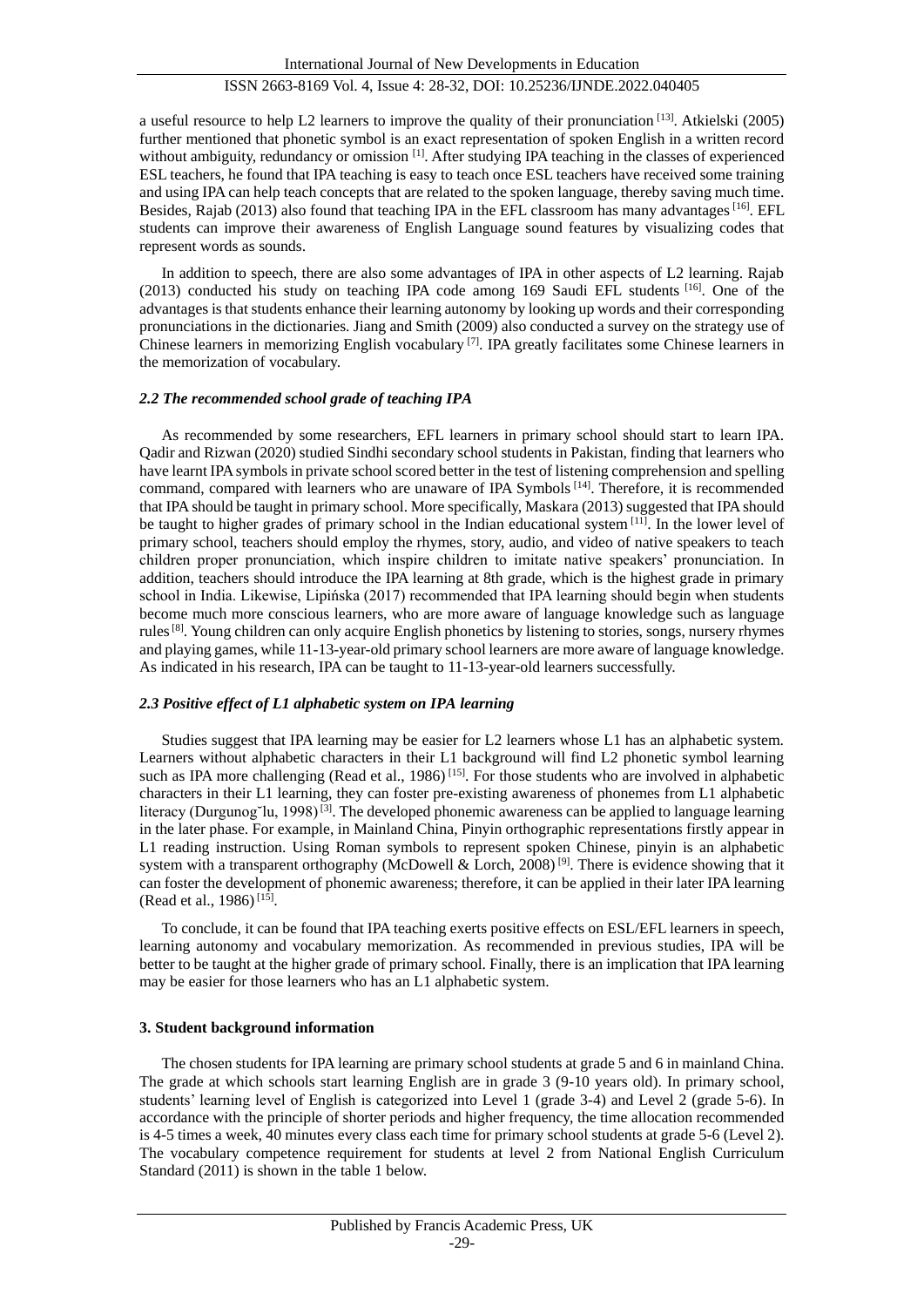| Vocabulary competence requirement |                                                |  |
|-----------------------------------|------------------------------------------------|--|
| vocabulary number                 | Acquire 400-500 words based on topics such     |  |
|                                   | as numbers, time, colors, food, weather,       |  |
|                                   | clothes etc.                                   |  |
| Speaking                          | Be capable of pronouncing learned words        |  |
|                                   | based on the rules of spelling.                |  |
| Reading                           | Be capable of recognizing learned words and    |  |
|                                   | phrases.                                       |  |
| Listening                         | Be capable of understanding simple spoken      |  |
|                                   | English or recorded English                    |  |
| Writing                           | Be capable of writing captions for pictures or |  |
|                                   | simple descriptions for objects.               |  |
| Learning strategy                 | Be capable of using a simple English-Chinese   |  |
|                                   | dictionary designed for students               |  |

| Table 1: Vocabulary competence requirement of level 2 student |  |  |
|---------------------------------------------------------------|--|--|
|                                                               |  |  |

#### **4. Enhancing vocabulary performance**

In mainland China, students start to learn Pinyin in kindergarten. Due to their early exposure to Pinyin in their L1 learning, it can be assumed that Mainland Chinese EFL students have developed phonemic awareness skills in L1; therefore, it can be applied in their later IPA learning (Read et al., 1986)<sup>[15]</sup>. Therefore, L1 alphabet learning can help Level 2 students learn IPA at this stage.

In addition, students at Level 2 who were exposed to English earlier are more aware of language knowledge, which can be viewed as more conscious learners (Lipińska, 2017)<sup>[8]</sup>. More importantly, they can distinguish the international phonetic symbols and English letters without too much confusion. In Maskara's (2013) study and Lipińska's (2017) study, they all recommended teaching IPA to more conscious young learners-higher level in primary school [14]. The grade choice in this case is similar to their studies. Based on the above, it is proper to teach IPA at grade 5 and 6 in primary school.

IPA learning can enhance the performance of Level 2 students in vocabulary pronunciation and vocabulary learning strategy.

### *4.1 Vocabulary pronunciation*

On the basis of IPA learning, students at Level 2 can pronounce learned words in accordance with the rules of spelling, which meet the National English Curriculum Standard's requirement of Level 2 students.

After learning IPA, students can record the phonetic transcription of the words and pronounce them correctly when looking at the symbols. Phonetic symbols and their represented sounds or features are in a one-to-one match, and speech is represented by phonetic notation accurately and systematically (Mompean & Fouz-Gonz *dez*, 2021)<sup>[10]</sup>. In addition, students need to learn 400-500 words at Level 2. As they may forget the pronunciation of words taught in class, they need a way to note the symbol so as to remember the pronunciation. Without teaching IPA, most of them may select "pinyin" as symbols to note the pronunciation of the vocabulary, like thank you (san ke you, 三克油), ambulance (an bu neng si, 俺 不能死), etc. "pinyin" is far away from the correct pronunciation of these words. Under such a circumstance, learners may easily swallow a single syllable or add some extra syllables to a word. According to the data of mandarin Chinese learning English presented by Eckman (1981), the addition of a schwa (ə) following a word-final voiced obstruent, like had [hæd/ hædə], big [bɪg/ bɪgə] is common [4]. This may be because students pronounce words using "Pinyin", for example, big is noted as "bi ge, 笔哥''. In addition, the word stress is always ignored. Once the students get into the habit of taking notes in "pinyin" and then pronouncing words, they pay less attention to stressed syllable in a word. Therefore, IPA learning is quite necessary for this stage. In addition to the representation of segments (i.e., vowels and consonants), IPA also has stress marks like superscript and subscript, denoting primary and secondary stress respectively (Mompean & Fouz-Gonz aez,  $2021$ )<sup>[10]</sup>. With the aid of IPA, students can pronounce the word stress correctly.

IPA can also help students distinguish similar sounds between words and then pronounce them correctly. Taking a minimal pair as an example, two words are different by only a single sound, which is often a meaning sound that may confuse English learners, such as the  $/e$  and  $\alpha$  in bed and bad, or the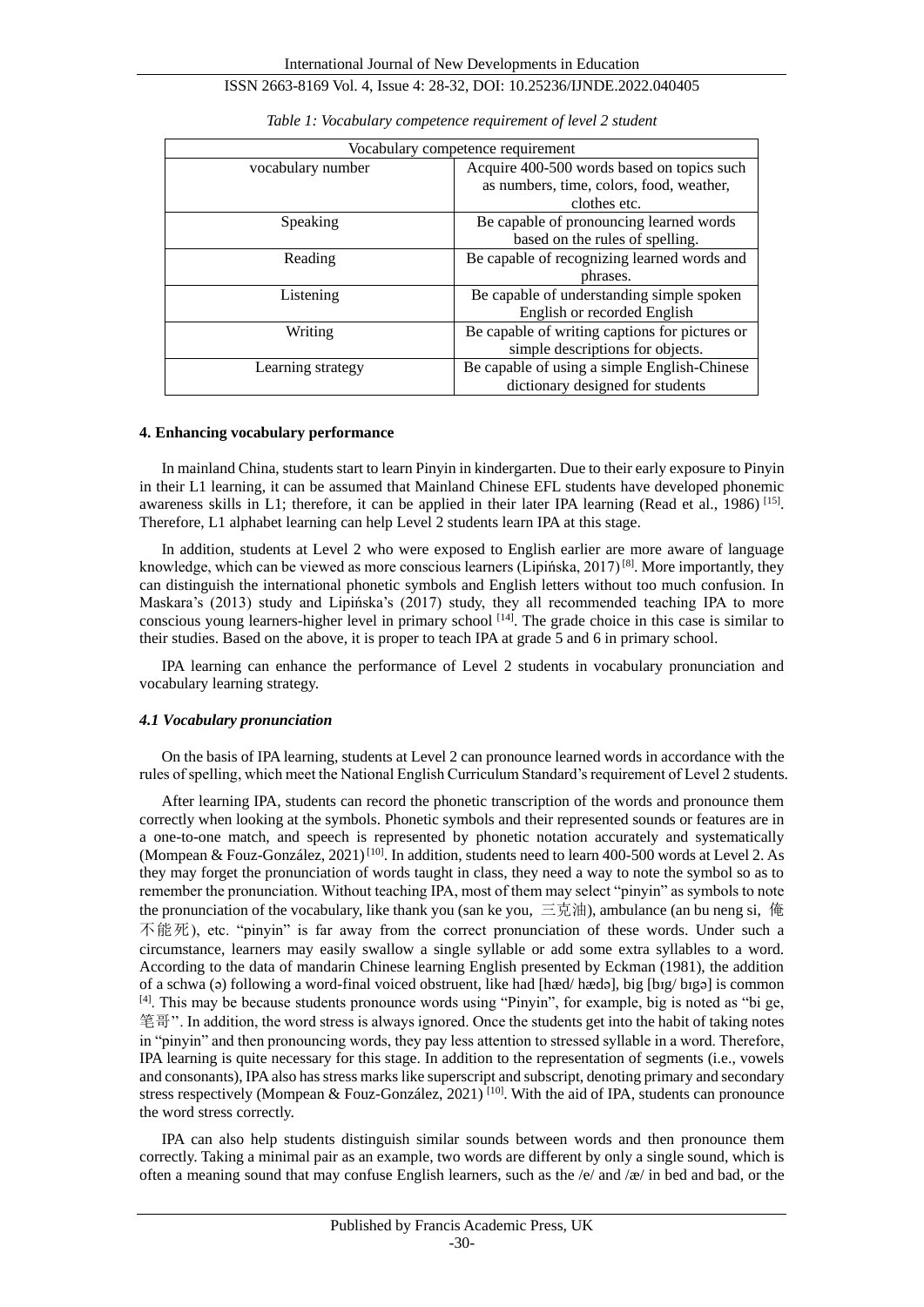$/1/$  and  $/1$ : in sit and seat. It is quite difficult to distinguish the differences between these sounds by listening alone. The visualization of difficult codes representing words will enable students to comprehend the elements of pronunciation in both visual and aural terms (Rajab, 2013) [16]. Therefore, IPA learning can increase the awareness of Level 2 students in English Language sound features, thereby assisting them to pronounce the error-prone words correctly.

It is crucial to teach correct pronunciation from the very beginning, especially under the guidance of the Critical Period Hypothesis (Birdsong, 1999)<sup>[2]</sup>. The period starts at the age of about two and finishes at puberty. Learning L2 after puberty should be much more difficult than before it if the critical period exists (Matsui, 2000)<sup>[12]</sup>. Since students at grade 5-6 are still at a critical stage, it is important to use IPA to help them form correct vocabulary pronunciation so as to avoid negative effects on further English learning.

### *4.2 Vocabulary learning strategy*

IPA learning can assist students at grade 5 and 6 to adopt better vocabulary learning strategies with respect to vocabulary learning autonomy and vocabulary memorization.

According to the National English Curriculum Standard, Level 2 students should be able to use a simple English-Chinese dictionary. After learning IPA, they can look up words and their corresponding pronunciation in the dictionaries on their own, which enhance vocabulary learning autonomy.

Level 2 students are required to memorize 400 to 500 words; therefore, good vocabulary memorization skills should be taken. IPA is of great help to vocabulary memorization. There is always a relation of phonetic symbols and letters or letter combinations (Jiang & Smith, 2009) [7]. For example, [æ] is related to "a" and [θ] is related to "th". When students pronounce a word, they can always connect its phonetic symbol to the specific letters. In this case, the relationship between pronunciation and spelling is always enhanced. As a result, students will remember the spelling of words more easily.

### **5. Conclusion**

As the most popular phonetic symbols system, teaching IPA to ESL/EFL learners has been discussed a lot by researchers from various perspectives, including the advantages of teaching IPA to L2 learners, the recommended grade of teaching IPA, and the positive effect of L1 alphabetic system on IPA learning. Based on these previous studies and characteristics of learners' backgrounds, it is suggested that IPA should be taught to primary school students at grade 5-6 in mainland China. Level 2 students in mainland China can learn IPA more easily through the "pinyin" learning in L1 alphabetic system. Students at grade 5-6, who are more conscious learners of English learning, are also most suitable to learn IPA. The teaching of IPA can improve their English vocabulary performance in terms of correcting vocabulary pronunciation and better using vocabulary learning strategy. In the process of pronouncing words correctly, IPA presents the written record of symbols to match the sound to help students to distinguish some similar sounds with visual aids. With respect to vocabulary learning strategy, IPA learning cultivates the learning autonomy and vocabulary memorization skills of students.

### **References**

*[1] Atkielski, A. (2005). Phonetic transcription can be a useful tool for teaching or correcting pronunciation in the ESL/EFL classroom. Using Phonetic Transcription in Class, 1-12.*

*[2] Birdsong, D. (Ed.). (1999). Second language acquisition and the critical period hypothesis. Routledge.*

*[3] Durgunog˘lu, A. (1998). Acquiring literacy in English and Spanish in the United States. In A. Durgunog˘lu & L. Verhoeven (Eds.), Literacy development in a multilingual context. Erlbaum.*

*[4] Eckman, F. (1981). On the naturalness of interlanguage phonological rules. Language Learning, 31, 195–216.*

*[5] Erkayana, O. R., & Drower, I. S. (2012). Perceptions of an EL learner on vocabulary development. International journal of special education, 27(1), 81-92.*

*[6] International Phonetic Association. (1999). Handbook of the International Phonetic Association: A guide to the use of the International Phonetic Alphabet. Cambridge University Press.*

*[7] Jiang, X., & Smith, R. (2009). Chinese learners' strategy use in historical perspective: A crossgenerational interview-based study. System, 37(2), 286-299.*